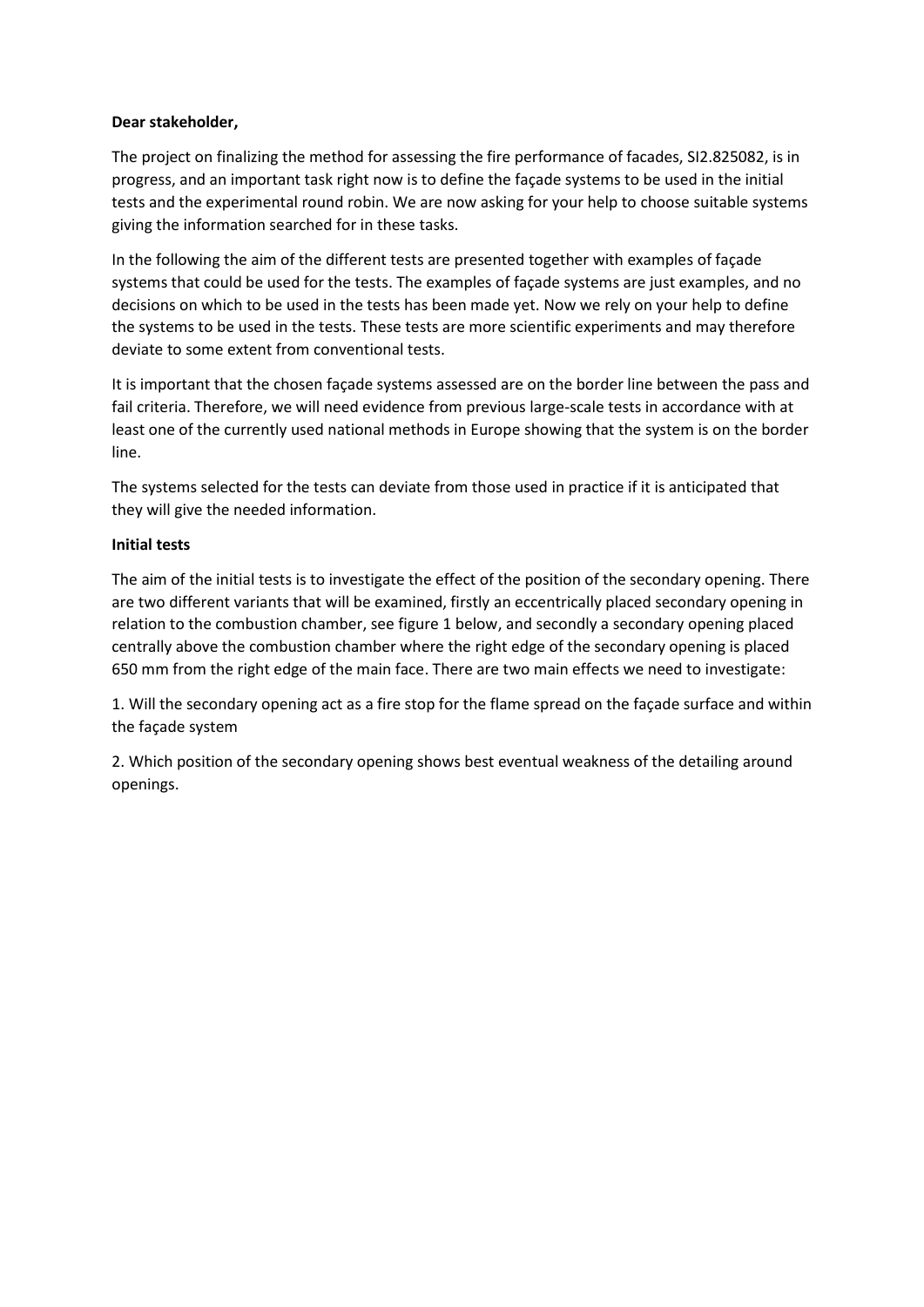

Figure 1. Eccentrically placed secondary opening.

For these tests it is important that the façade system will give a fire spread on the surface and/or within the system that is close to the failure criteria for fire vertical fire spread, i.e. measured temperatures 4500 mm above the upper edge of the combustion chamber should be around 500 °C at some point during the test. Furthermore, there shall be some type of weakness of the system at the secondary opening which accelerate the vertical fire spread.

The suggestion from the project team is to use a ventilated wooden façade, see figure 2. In the tests would the window details be removed, i.e. the window frame, the drip plats, the windowsill, completion boards, caulking, and internal windowsill.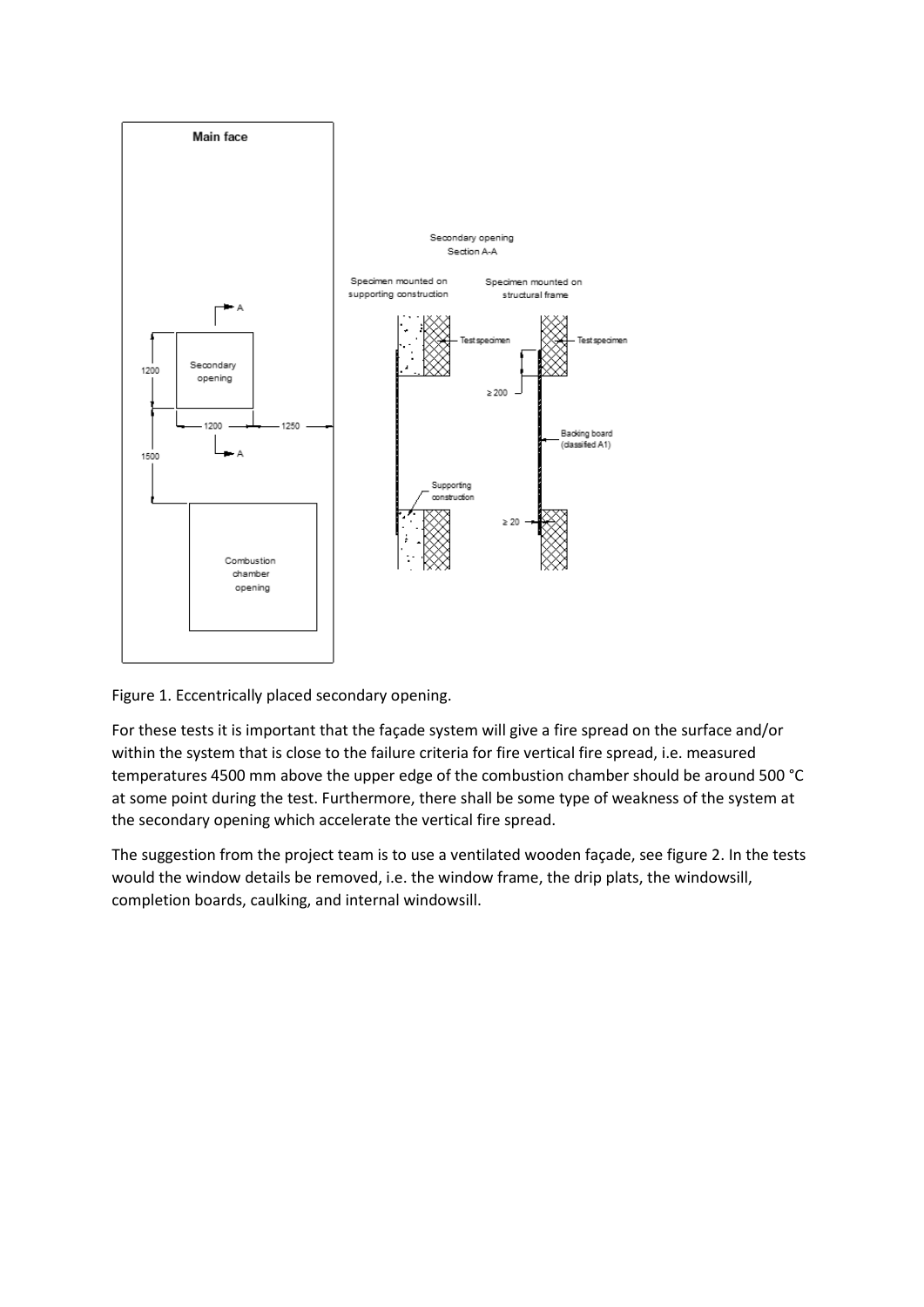

Figure 2. Example of test specimen for study of the position of the secondary opening.

**Questions to stakeholders:** Is the suggested test specimen a good alternative, or do you have any other suggestion? Are there any details in the suggested test specimen that should be changed to give the desired result?

### **Experimental round robin**

According to the tender documentation four different facades shall be included in the experimental round robin: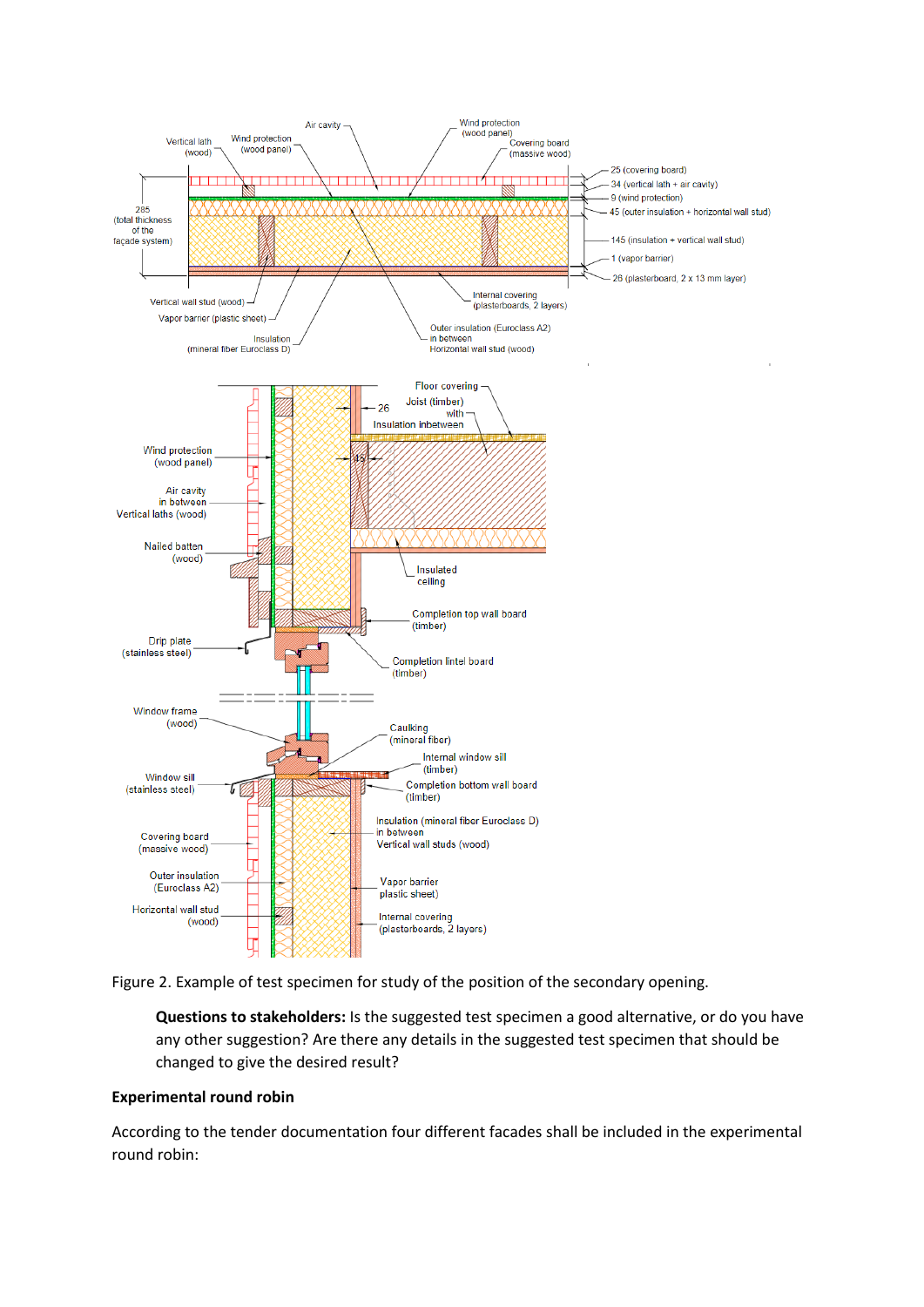- Inert façade (i.e. only non-combustible materials)
- Combustible rain screen and non-combustible insulation
- ETICS with combustible insulation and render
- Ventilated wooden façade

The aim of this round robin is different from conventional round robins since we are not focusing on the differences in results between different laboratories, but the focus is on the repeatability and reproducibility of the actual test method. We will therefore eliminate some of the factors that may affect the results in order to define whether any changes are needed in the test procedure and test set-up.

Also, for these tests we need façade systems that are on the borderline to pass the failure criteria, i.e. they shall not be too good and not too bad. The façade system shall thus preferably fail after around 30 minutes into the test, but it is acceptable that the failure occurs at a time between 20-45 minutes into the test. It shall also be possible to check all different failure criteria, i.e. vertical and horizontal fire spread and falling parts. It is not necessary that all failure criteria are critical for all four façade types. It could be that falling parts are checked with the inert façade, and not any of the other systems.

In all tests, measurements will be made in accordance with the latest issue of the assessment method. In order to get extra information and knowledge, additional measurements may be needed, i.e. more plate thermometers, heat flux gauges, thermocouples, wind measuring devices and other at interesting positions.

The façade systems will be tested with both the medium heat exposure and the large heat exposure, which adds an extra challenge. It is preferable if the chosen systems are on the borderline for both heat exposures. If that is not possible we have to make a selection so we have at least one border line system for the medium heat exposure and at least one border line system for the large heat exposure.

# Inert façade

The aim for testing an inert façade is to evaluate any differences between the laboratories carrying out the tests regarding the fire exposure to the test specimen and the behaviour of the fuel source without any influence of the test specimen.

In these tests, it is planned to evaluate the measurement techniques for falling parts and thus the façade system to be used should be of a kind where falling parts are expected. There are several different options such as high-performance concrete which will spall, boards that will crack and fall down, boards where the fasteners will lose their capability to hold the boards in place, glass panes that will crack and fall down.

**Questions to stakeholders:** Do you have any suggestion on an inert façade system where falling parts will be an issue?

### Combustible rain screen and non-combustible insulation

The aim of this system is to obtain a vertical and horizontal fire spread on the surface of the test specimen.

An example of a system is a ventilated facade with HPL (high-pressure compact laminates), with a mineral wool insulation (Euroclass A2), a simple vertical wood frame made of wood sticks protected with EPDM or PVC strips, a cavity depth of 50 mm, and high-pressure compact laminates (HPL) with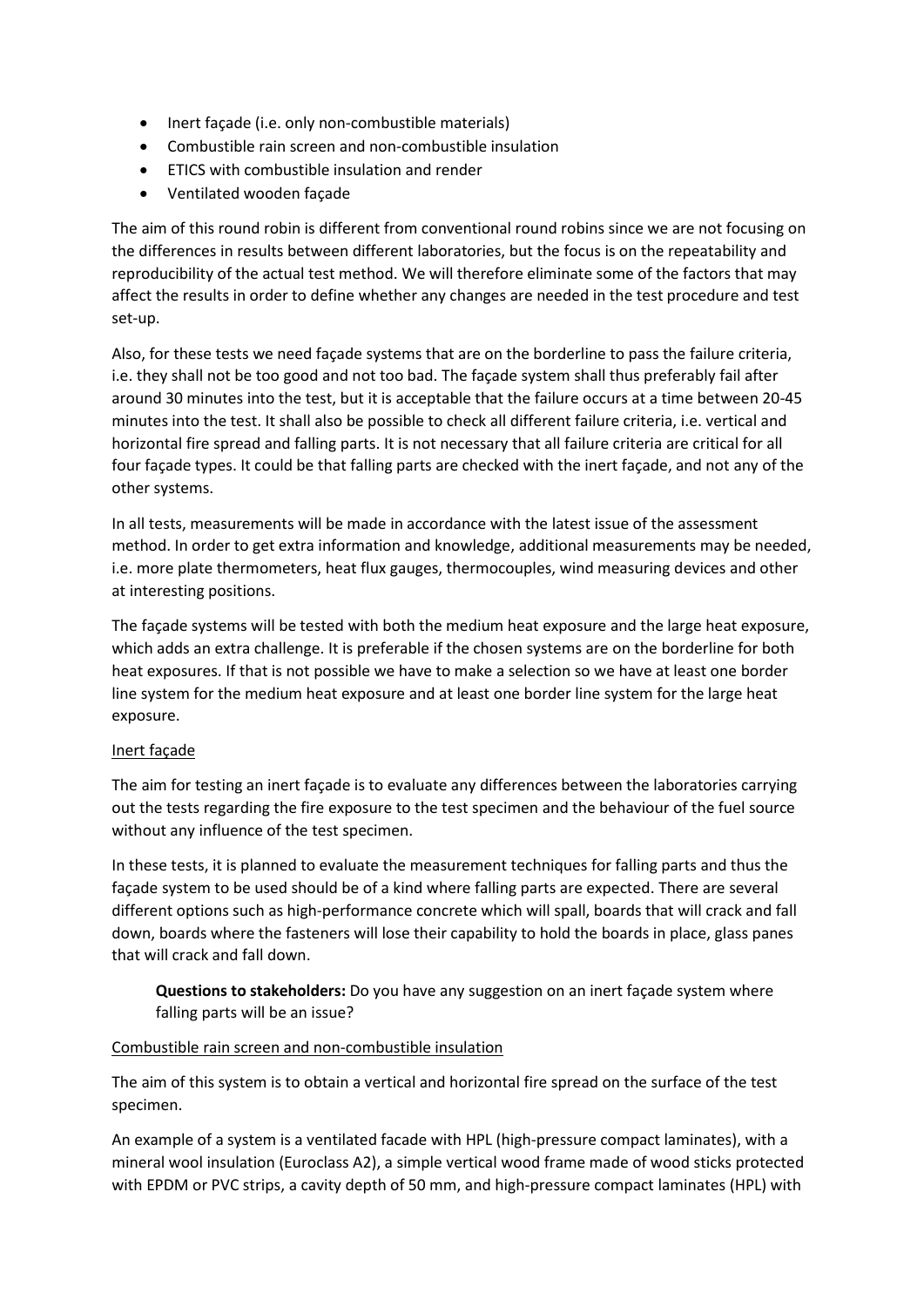a Euroclass B-s3,d0 with a thickness of 8 to 10 mm, installed with 8 mm joints. Figure 3 shows the principle of the system.



- 1. Load bearing wall (concrete, masonry)
- 2. Thermal insulation
- 3. Weather barrier (vapour permeable)
- 4. Ventilated cavity and vertical timber batten
- 5. Panel
- 6. Vertical timber batten
- 7. Fast fixing screw
- 8. Ventilation profile



Figure 3. Example on a rain screen system, vertical section.

**Questions to stakeholders:** Is the suggested test specimen a good alternative, or do you have any other suggestion? Are there any details in the suggested test specimen that should be changed to give the desired result?

### ETICS with combustible insulation and render

The aim of this system is to obtain a vertical and horizontal fire spread on the surface as well as within the system. Furthermore, the test shall also show a failure due to falling parts, and in this case burning material. This can be accomplished by using a combustible insulation such as EPS and a render which allows melted material to drop down from the test specimen.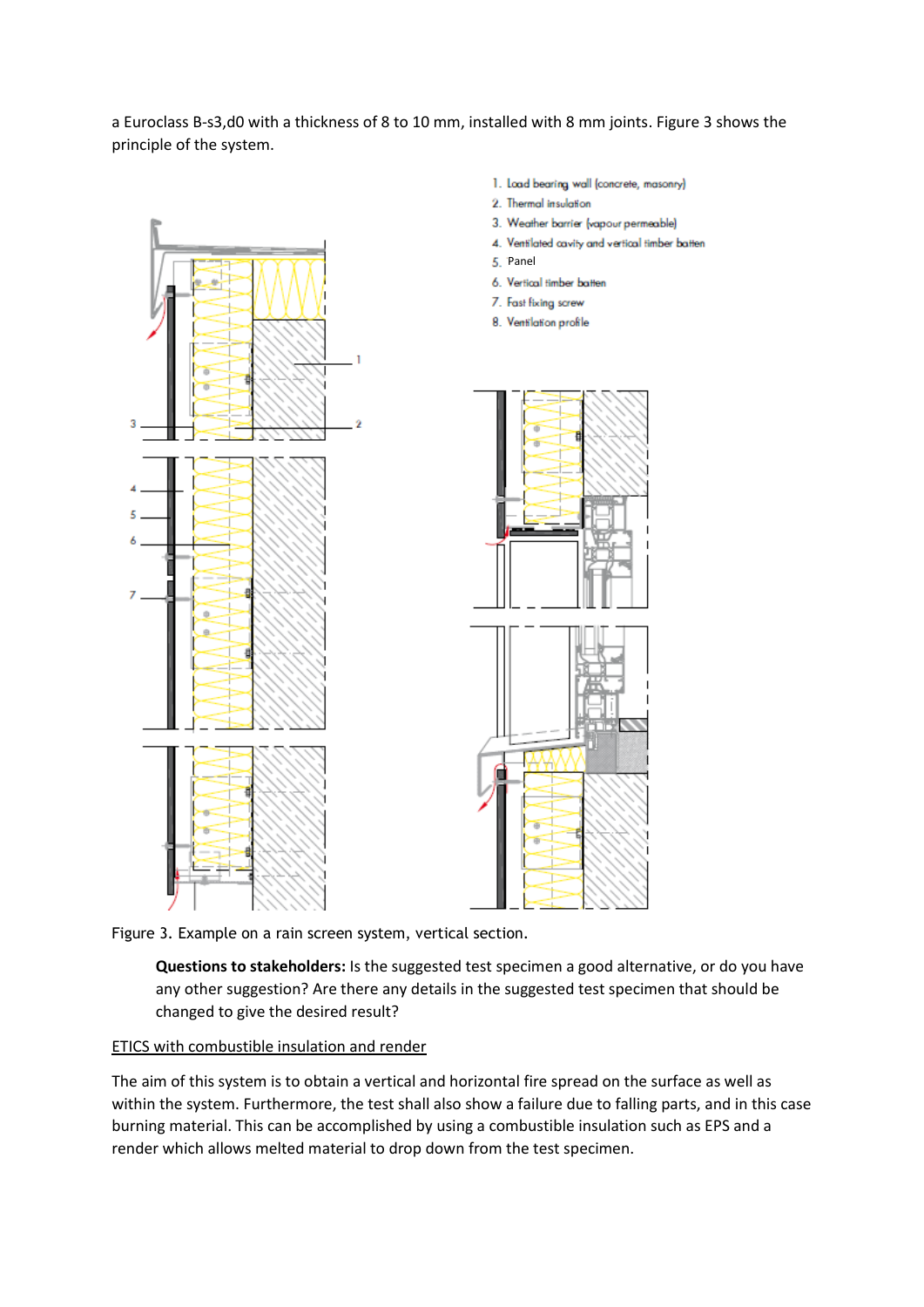

Figure 4. Example on an ETICS with combustible insulation.

**Questions to stakeholders:** Is the suggested test specimen a good alternative, or do you have any other suggestion? Are there any details in the suggested test specimen that should be changed to give the desired result?

### Ventilated wooden façade

The aim of this system is to obtain a vertical and horizontal fire spread on the surface of the test specimen and in the cavity behind the covering boards.



An example of a ventilated wood façade system is shown in Figure 5.